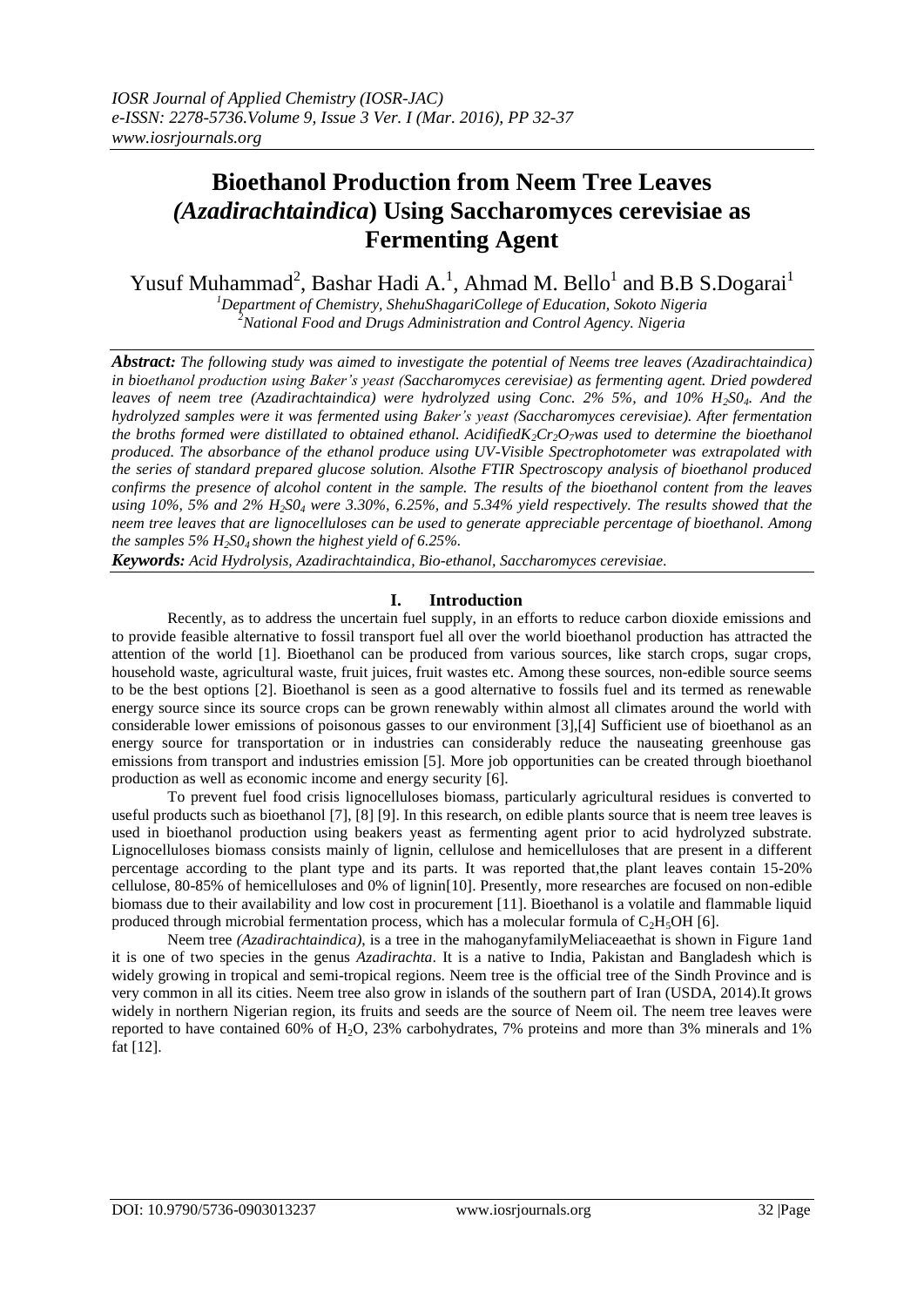

#### **Figure 1:** Neem tree leaves

The major process for conversion of lignocelluloses to bioethanol requires the following process; delignification to liberate the cellulose and hemicelluloses, depolimerisation of carbohydrate polymers to produce free sugars (which is known as hydrolysis of cellulose to simple sugar) and finally, the fermentation of mixed simple sugar to ethanol [13]. The Pretreatment of lignocelluloses biomass in bioethanol production is done not only to break the β-1,4-glycosidic linkage of the polysaccharide but alsocontribute in generating high yield of bioethanol. However, the picture of the process is shown in Figure 2also the equation 1.1 shown the pretreatment process[14].

 $C_{12}H_{22}O_{11} + H_2O \longrightarrow C_6H_{12}O_6 + C_6H_{12}O_6 + \ldots$ Sucrose Water Fructose Glucose

## **II. Material And Methods**

### **Sample Collection and Sample Preparation**

**T**hree different types ofNeem tree leaves were collected in polythene bags and taken to the laboratory for analysis atUsmanuDanfodiyo University permanent site.The *Saccharomyces cerevisiae*used (dry baker's yeast).Neemleaves were air dried and grounded to powder followed by sieved.

#### **Pretreatment of the sample with Acid**

Thirty (30g) of powdered leaves of neem sample were taken into three conical flasks and 300 $cm<sup>3</sup>$  of 10% H2SO<sup>4</sup> was added. The flasks were plugged with cotton wool and wrapped in aluminum foil and sterilized at 121 $^{\circ}$ C for 15 minutes then allowed to cool. The same procedure was repeated using 5% and 2% H<sub>2</sub>SO<sub>4</sub>. The content of each flask was filtered and their pH values were then adjusted to 4.5 beforethe fermentation[15].



**Source:** Manta *et al*., 2013 **Figure 2:** pretreatment of lignocelluloses Biomass

#### **Reducing sugar determination**

For reducing sugar determination series of glucose as standard were prepared. Then, the Hydrolysatesfiltrate samples were treated with 3cm<sup>3</sup> dinitrosalicylic acid (DNS) reagent and the mixture was boiled in water bath for 10 minutes to develop red brown colour and 1cm<sup>3</sup> of 40% Potassium sodium titrate solution was added to stabilize the colour. The absorbance of the portion of the mixture from each test tube was measured using UV-visible spectrophotometer at 540nm. The corresponding concentrations of the samples were extrapolated with the standard glucose curve [4], [16].

#### **Fermentation process**

In this analysis conical flaskcontaining the hydrolyzed filtrate sampleswere covered with cotton wool wrapped in aluminum foil and sterilized at  $121^{\circ}$ C. After coolingof the flasks at room temperature the pH of each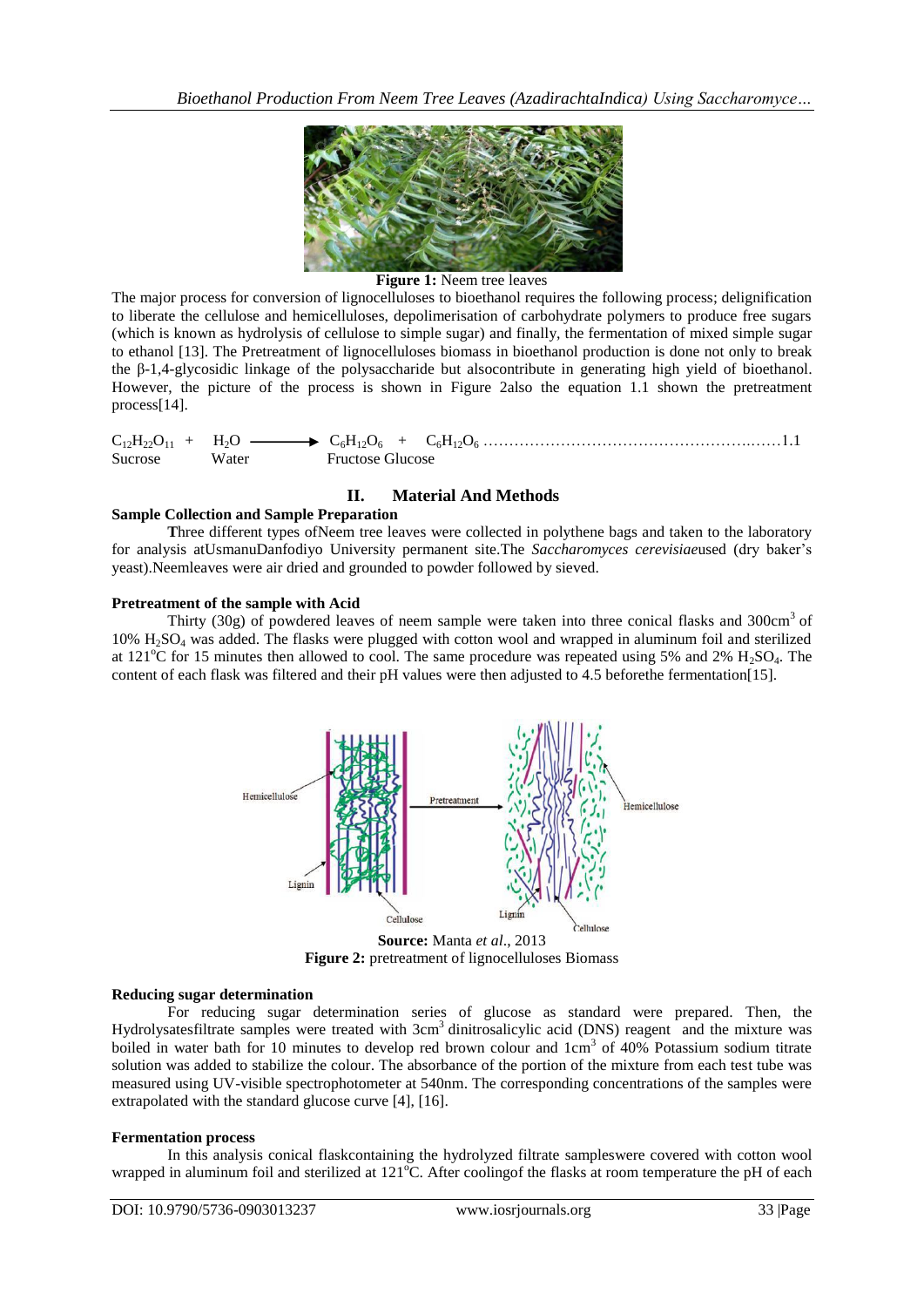flask was adjusted to 4.5 then3gof the *Saccharomyces cerevisiae*(dry baker's yeast) was taken into them and incubated aerobically at 37°C for five days. After that, the broth obtained wasdistillated by taken the fermented brothinto a round-bottom flask fixed to a distillationcolumn enclosed in with a running tap water and a heating mantle with the temperature adjusted to 78.3°C. To collect the distillate, a conical flask was fixed to theother end of the distillation column [17], [18] the process is shown using equation 2.1.

#### $C_6H_{12}O_6$ <sup>Yeast</sup>2C<sub>2</sub>H<sub>2</sub>OH<sub>2</sub>

Yeast2C2H5OH + 2CO2 …………………………………….2.1

# **Qualitative and quantitative test for Ethanol**

Glucose Ethanol Carbon dioxide

Two (2) drops of acidified 0.1M  $K_2Cr_2O_7$  was added to the 2cm<sup>3</sup> of distillate produced and heated for 30 minutes on a water bath. The content of the test tube changed to green colour indicating the presence of ethanol. Equation of the reaction is represented usingequation 2.2 [19].

2K2Cr2O<sup>7</sup> + 8H2SO<sup>4</sup> + 2C2H5OH 2K2SO4 + 2Cr<sup>2</sup> (SO4)3 + 3CH3COOH + H2O…………………………..2.2

However, the quantity of ethanol produced was determine using UV-visible quantitative analysis of alcohols using potassium dichromate VI an Oxidizing reagent in whereby the ethanol will be oxidized to ethanoic acid. This was carried out using UV-VIS quantitative analysis.  $1cm<sup>3</sup>$  of absolute ethanol (98% v/v) was to prepare series of standard solution. The content of each test tube was then heated in water bath for five (5) minutes, for the colourto development. The absorbance of each concentration was measured at 585nm using UV-VIS Spectrophotometer and the reading was used to develop standard ethanol curve.Consequently, Five (5cm<sup>3</sup>) of each of the sample were taken in the test tubes, and then 2cm<sup>3</sup> of Dichromate reagent was added to each. The content of each test tube was then heated in water bath for five (5) minutes, for the colourdevelopment. The absorbance of each concentration was measured at 585nm, using U-V Visible spectrophotometer [20].

### **FTIR Spectroscopy**

The samples of bioethanol produced wereanalyzed using MB 3000 FTIR Spectroscopy machine to determine the vibrational frequencies of the bioethanolproduced.

#### **III. Result and Discussion**.

**Table 1:** Reducing Sugar concentrations using acid hydrolysis, bio-ethanol produceand percentage yield.<br> **Samples** Reducing Sugar (g/kg) Bioethanol Produced (g/kg) % Yield **Bioethanol Produced (g/kg)** 

| $2\%$ H <sub>2</sub> SO <sub>4</sub>  | $1.80 \pm 0.52^{\text{bc}} 53.41 \pm 19.26^{\text{ab}} 5.34$ |  |
|---------------------------------------|--------------------------------------------------------------|--|
|                                       |                                                              |  |
| 5% H <sub>2</sub> SO <sub>4</sub>     | $3.20 \pm 0.24^{4}65.24 \pm 0.86^{4}6.52$                    |  |
|                                       |                                                              |  |
| $10\%$ H <sub>2</sub> SO <sub>4</sub> | $1.23 \pm 0.04^{\circ}32.96 \pm 14.26^{\circ}3.30$           |  |

The results in Table1 indicated that 5% acid hydrolysis gives the highest reducing sugar (3.20g/kg), followed by 2% (1.80g/kg) and 10% (1.23g/kg) which gives the lowest concentration. The significant variation was observed (P< 0.05), hence using 5% acid hydrolysis is the optimum amount required for the break down the complex sugar contained in the neem sample. However, no significant (P>0.05) variation was observed using either 2% or 10%, however there is numerical differences.

The highest yield bioethanol obtained that is using 5% acid hydrolysisweresubjected to FTIR Spectroscopy analysis, the samples shown strong broad peak at  $3450$  -  $2850 \text{cm}^{-1}$ , therefore indicating -CH<sub>2</sub>- and -CH<sub>3</sub> stretching vibrations and well resolved Peak around 3416cm<sup>-1</sup> can be assigned to alcoholic -OH vibrations. These values are in agreement with the values obtained According to Spectra (2014) free O-H stretching normally occurs at  $3550 - 3200$  cm<sup>-1</sup>, while C-H stretch occurs at  $3000 - 2840$  cm<sup>-1</sup>. Therefore, the production of ethanol was successful. The results obtained from the present study can be concluded that  $5\%$  H<sub>2</sub>SO<sub>4</sub> acid hydrolysis gave highest concentration of ethanol production. This indicates that, Baker's yeast (*Saccharomyces cerevisiae*) is a suitable fermenting agent in the production of bioethanol using neem leaves sample. Production of ethanol from ligno-cellulosic materials has received extensive interest due to their availability, abundance and relatively low-cost. Neem leaves (*Azadirachtaindica*) is therefore an abundant and sustainable biomass and nonfood material that could be exploited for bio-ethanol production especially in the northern part of the Nigeria. Neem leaves (*Azadirachtaindica*) however could serve this purpose since from the study it is indicated that with proper pretreatment and appropriate method bio-ethanol could be obtained.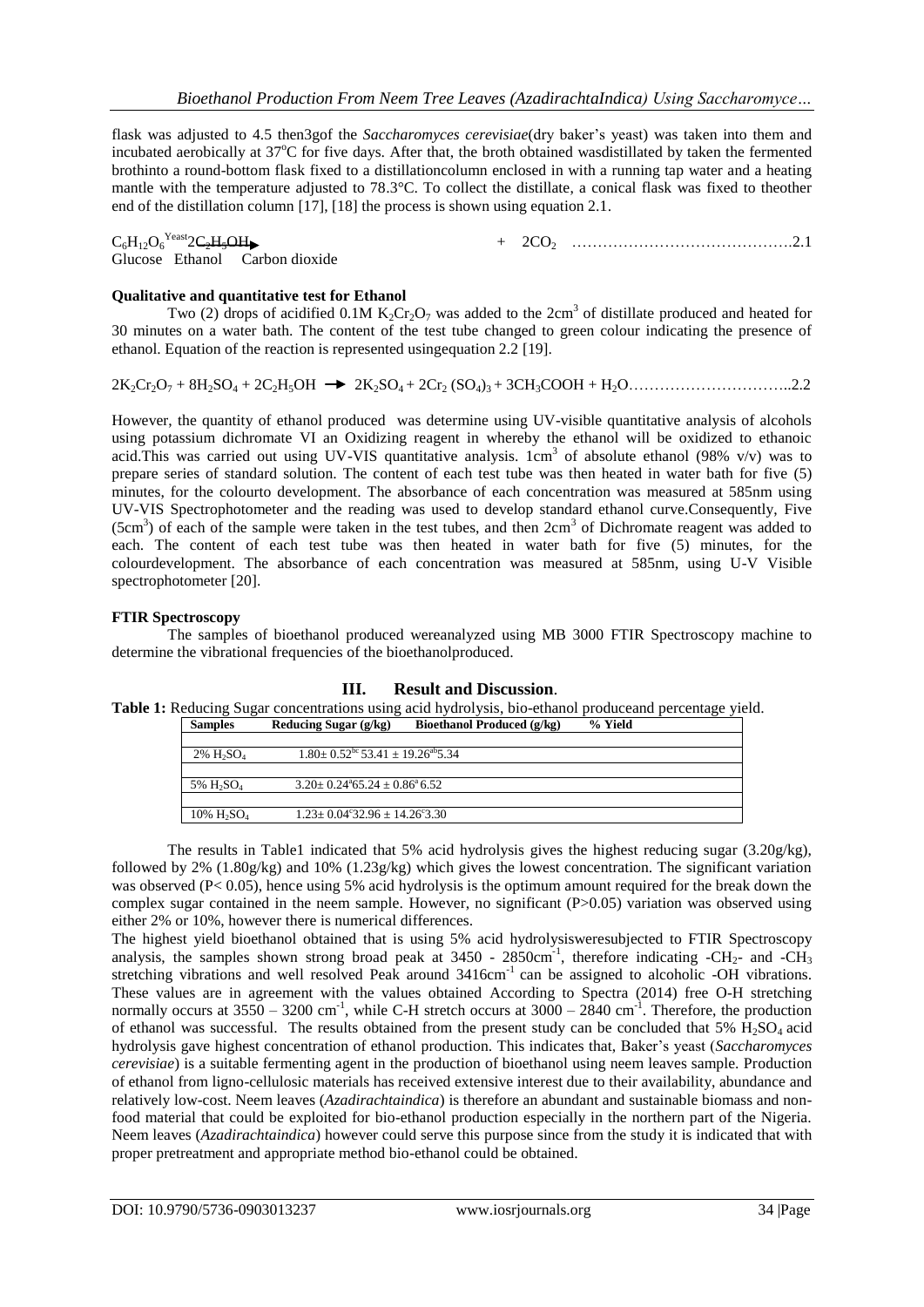#### **IV. Conclusion**

The population of human being is increasing on the average worldwide, hence the demand for energy source increases. It is apparent that current fuel bioethanol production from grain-based feedstock is notfavorable as it may lead to food shortage to the teaming world populace. In order to avoid these foreseen worrisome, lignocelluloses biomass should be utilized in the production of bio-ethanol and biofuels in general. The study showed that  $5\%$  H<sub>2</sub>SO<sub>4</sub> acid hydrolyzed sample has the highest percentage yield of bioethanol production.

#### **References**

- [1]. Brochure produced by the European Biomass industry Association (2007) which was supported by the European commission under 6<sup>th</sup> program (FP6). Retrieved on March, 23 from: [http://www.europea.eu/rapid/presreleasedaction.](http://www.europea.eu/rapid/presreleasedaction)
- [2]. A.A. Brooks, Ethanol Production Potential of Local Yeast Strains IsolatedFrom Ripe Banana Peels*. African Journal of Biotechnology*. *7 (20)2008*: 3749-3752
- [3]. Ahring, B. K., Licht, D., Smith, A.S. Sommer, F. and Thomsen, A.B.Production of ethanol from wet oxidized wheat straw byThermonanaerobactermathranii. BioresourcesTechnology. *68 1999*: 3-9
- [4]. Akpinar, O., Erdogan, K. and Bostanci, S. (2009). Production of xylooligosaccharides by controlled acid hydrolysis of lignocellulosic materials. *Carbohydrate Research***344:**660-666
- [5]. Balat, M, Balat H. and Oz, C. (2008) Progress in bio-ethanol processing.*Progress in Energy and Combustion Science,* **34**:pp551- 573.
- [6]. Chandel, A. K., Felipe A. F. A., Priscila V. A., Milessi, T. S. S., da Silvio S. S. and Maria G. (2012) Dilute Acid Hydrolysis of Agro-Residues for the Depolymerization of Hemicellulose: State-of-the-Art. *Springer-Verlag Berlin Heidelberg* DOI: 10.1007/978- 3-642-31887-02, pp39-61
- [7]. Demirbas, A. (2007) Bioethanol from Cellulosic materials: A Renewable Motor Fuel from Biomass. *Energy Sources***27**: pp327 337.
- [8]. Graeme, M. W. (2010), Bioethanol: Science and technology of fuel alcohol, VentusPublishers and ApS USA pp1-17
- [9]. Heinrich, M.,Prance, G. and M. Nesbitt. (2005). "Plants as Medicines." The Cultural History of Plants. London: Routledge. 228.<br>[10]. Humphrey, C.N & Caritas, A.O (2007), Optimization of Ethanol Production from Garcini
- [10]. Humphrey, C.N & Caritas, A.O (2007), Optimization of Ethanol Production from Garcinia kola (bitter kola) pulp agro waste. *Africa Journal of Biotechnology*,**6**(**17**): pp2033-2037
- [11]. Junchen, L., Muhammad, I. & Lin, F. (2012) Bioconversion of agricultural waste to ethanol: A potential source of energy. *Achives Des Sciences***65** (**12**) pp626-642
- [12]. Mamta, A., Kauri, J. &Ramas, S. (2013), Bioethanol Production through water Hycinth (EichorniaCrassipes) via optimization of the pretreatment conditions. *International Journal of Emerging Technology and Advance Engineering***3** (**3**) pp42-46
- [13]. Ohgren, K.,Vehmaanpera, J., Siika-Alio, M. Galbe M. Viikari, L. &Zacchi G.(2006) High temperature enzymatic pre-hydrolysis prior to simultaneous saccharification and fermentation of steam pretreated corn Stover for ethanol production. *Enzyme and Microbial Technology***40**(**4**):pp607 – 613
- [14]. Oyeleke S.B and Jibrin N.M (2009), Production of Bio-ethanol from Guinea Corn Husk and Millet husk. *Africa Journal of Microbiology Research***3**(**4**):pp147-152.
- [15]. Pramanik, K (2005) Parametric Studies on Grape Waste Alcohol Fermentation Using Sacchromyces Yeast extract from Toddy.*Journal of Chinese Institute of Chemical Engineers.***4(34**): pp1-23
- [16]. Rabah, A. B., Oyeleke, S. B., Manga, S. B. And Hassan, L. G. (2011)Utilization of Millet and Guinea corn husk for bioethanol production. African Journal of l Microbiology Research**5 (31**) pp5721-5724.
- [17]. Shanmugam, P. Sivakumar, V. Sridhar, R and Venkatesa, S (2009) Production of Bioethanol from sugar molasses using Saccharomyces cerevisiae. *Modern Applied Science.***3** (**8**): 32-35
- [18]. Uduak, G. A, Adamu, A. A and Udeme, J. J (2008) Production of Ethanol from Organic and Food Wastes. *Journal Practices and Technologies*. **13**:pp1-12
- [19]. US Department of Agriculture (2014) Agricultural Research Service, Germplasm Resources Information Network. Retrieved on April 14, 2014. From[: http://www.ars.grin-gov/cgi-bin/npgs/taxol.p1?616.](http://www.ars.grin-gov/cgi-bin/npgs/taxol.p1?616)
- [20]. Miller, G.L. (1959). Use of Dinitrosalicylic Acid reagent for Determination ofReducing. *Analytical Chemistry*, **31**: pp426-471.
- [21]. Zhao X, Zhang L & Liu D. (2012) Biomass recalcitrance. Part II: Fundamentals of different pre-treatments to increase the enzymatic digestibility of lignocellulose. Biofuels, Bioprod. Bioref DOI:10.1002/bbb.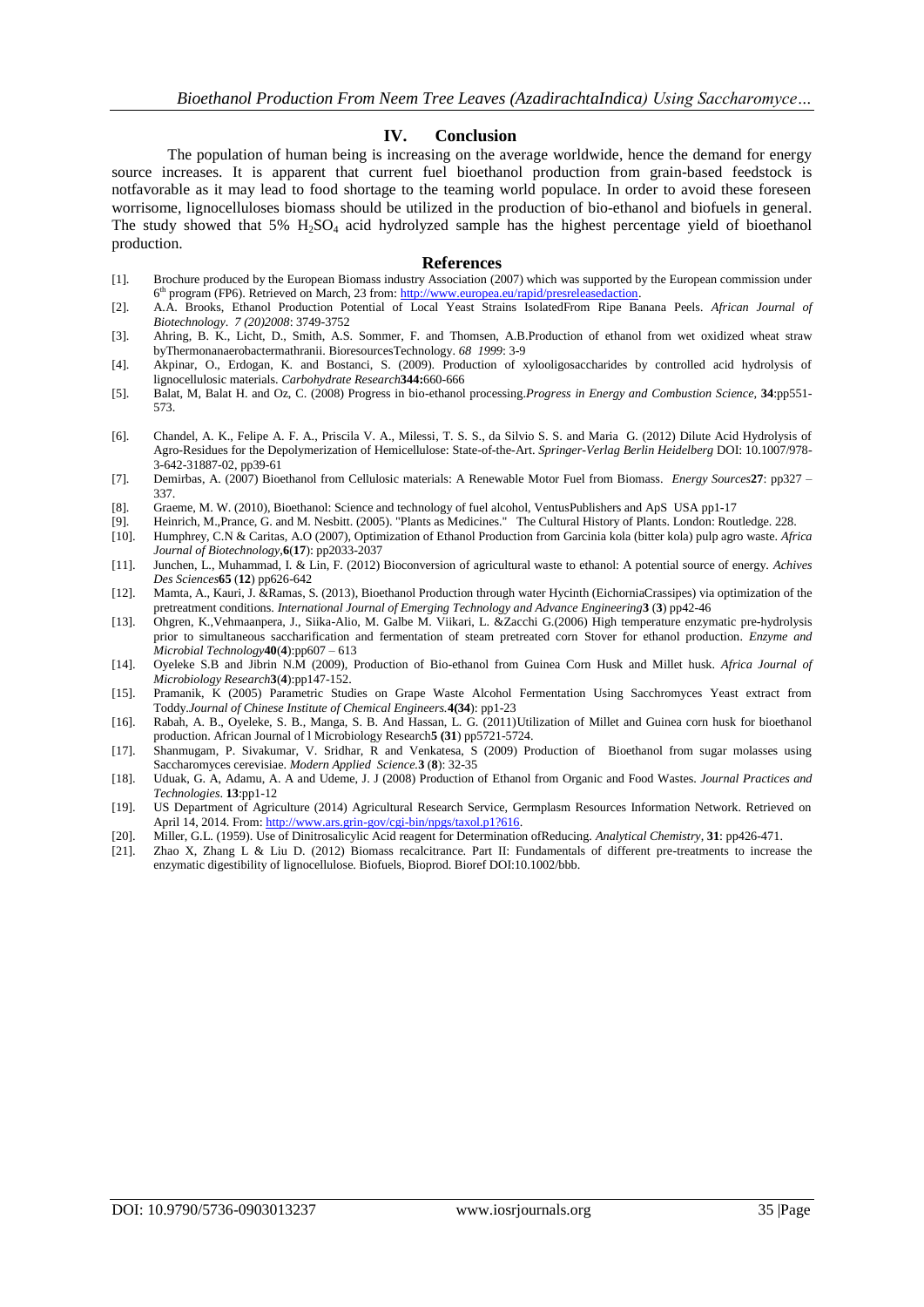